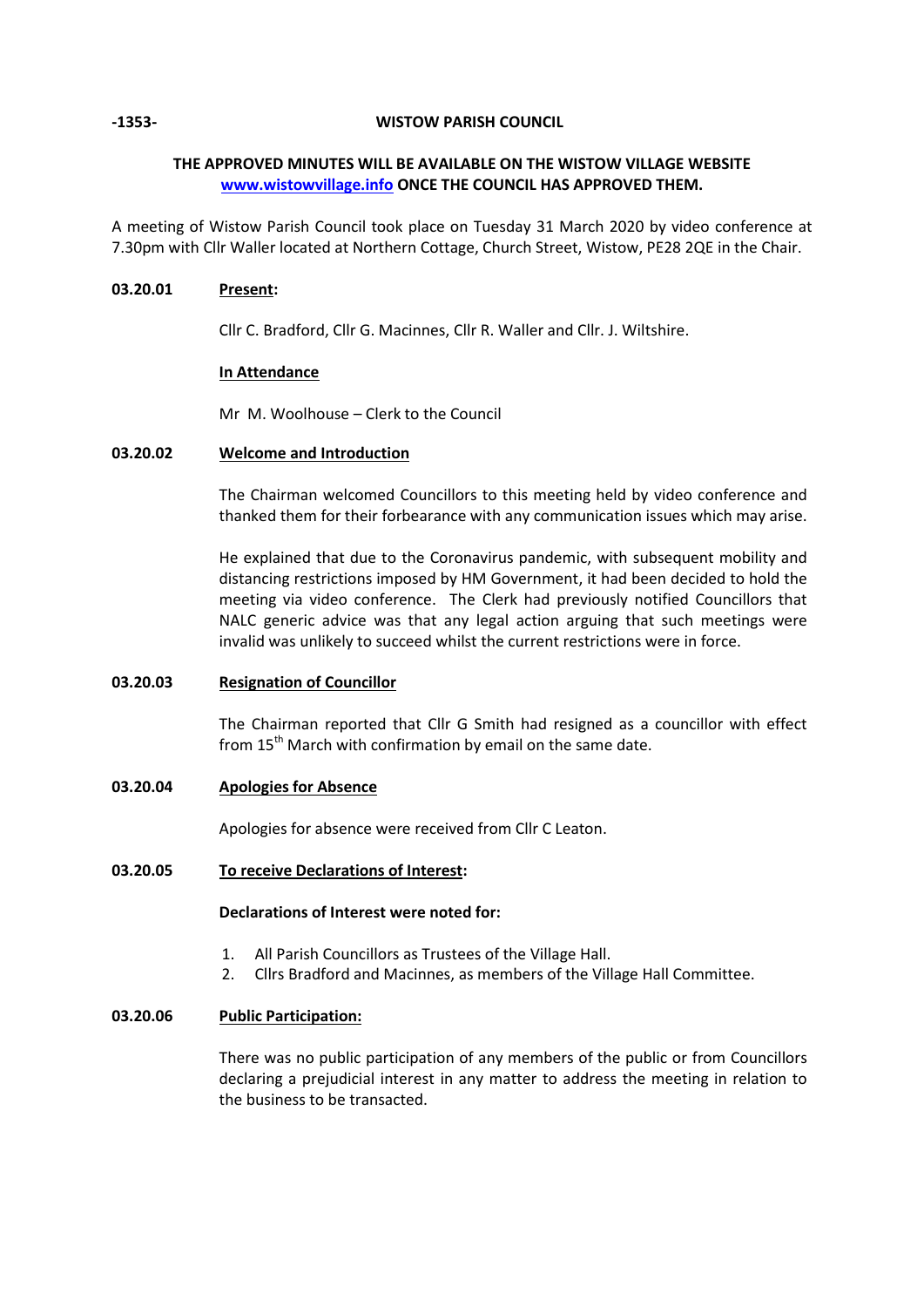**-1354-**

# **03.20.07 Approval of minutes of meeting held on 25 February 2020**

The minutes had been circulated prior to the meeting. Cllr R Waller proposed that the minutes be approved and Cllr C Bradford seconded the proposal. I**t was resolved that the minutes be approved and that they be signed by Cllr Waller.**

# **03.20.08 District Councillors and County Councillor reports:**

It was reported that due to the truncated nature of the proceedings there were no reports from Cllrs Tavener, Rogers and Bull.

# **03.20.09 Matters arising or carried forward from the previous meeting.**

It was agreed to postpone discussion of these matters in the light of the Coronavirus pandemic.

# **03.20.10 Notification of planning items.**

There were no new matters to consider.

#### **03.20.11 Finance**

#### **03.20.11.01** To approve accounts for payment:  $31<sup>st</sup>$  March 2020

| <b>Date</b> | <b>Ref No</b> | Payee                      | <b>Description</b>                               | Amount £ |
|-------------|---------------|----------------------------|--------------------------------------------------|----------|
| 31/03/20    | 441           | <b>CAPALC</b>              | Annual membership fee                            | 274.44   |
| 31/03/20    | 442           | <b>Balfour Beatty</b>      | Street lighting maintenance charge Q1<br>2020/21 | 124.20   |
| 31/03/20    | 443           | <b>Garden Reclaim</b>      | <b>Grass cutting</b>                             | 117.00   |
| 31/03/20    | 444           | <b>Wistow Village Hall</b> | <b>Annual hire charges</b>                       | 110.00   |
| 31/03/20    | 445           | <b>Parrott Print</b>       | Wistow Warbler print cost contribution           | 48.00    |
| 31/03/20    | 446           | Mr. M Woolhouse            | <b>Net salary March 2020</b>                     | 260.00   |
| 31/03/20    | 447           | <b>HMRC</b>                | PAYE tax on Mr M Woolhouse's salary              | 65.00    |

Cllr R. Waller proposed that the accounts be approved for payment and Cllr Bradford seconded the proposal. **It was unanimously resolved that the payments be approved**.

## 03.20.11.02 Income

The Meeting noted the income received during the month (nil).

# **03.20.11.03** Income and Expenditure Account

The Meeting noted the income and expenditure account for the month.

## **03.20.11.04** Bank Reconciliation

The meeting noted the bank reconciliation for the month.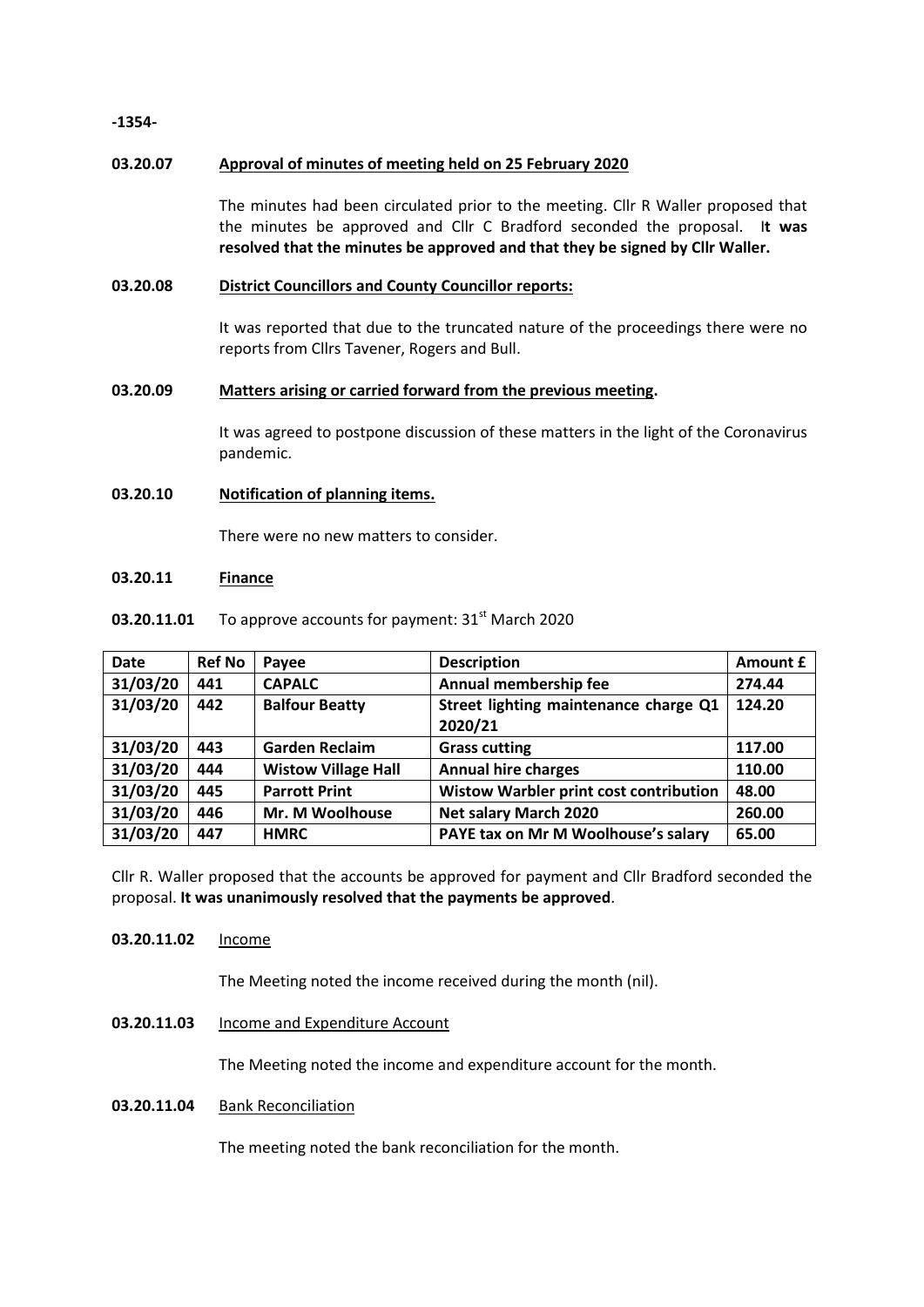#### **-1355-**

#### **03.20.11.05** Bank Balances

The Meeting noted the current and savings account balances as at 25 March 2020.

## **03.20.11.06** Banking Arrangements

The Clerk reported that discussions with MetroBank PLC ("the Bank") had proceeded and it was intended to open two accounts with the Bank as follows

- Business Bank Account ("BBA")
- Community Instant Access Deposit Account ("DA")

together with Business On Line Plus internet banking overlay ("Overlay").

It was noted that whilst the BBA did not incur any fees (due to the number and size of the monthly payments) the Overlay incurred a charge of £5 per user per month.

In addition, MetroBank required a letter setting out the structure and make up of Wistow Parish Council. The letter had been previously circulated for consideration.

#### After a brief discussion **it was agreed unanimously that**

- 1. the Council opens the accounts as referred to above, together with the Overlay ("the Accounts") on the Bank's standard terms and conditions in force from time to time;
- 2. Cllrs Waller, Leaton, Macinnes and Bradford be and are hereby appointed signatories and any two (2) signatories be required to authorise or make payments of any amount from the accounts;
- 3. Mr M Woolhouse be and is hereby appointed as a signatory but not be authorised to approve any payment, nor sign any cheque or make any electronic funds transfer save transfers between the Accounts;
- 4. the Clerk be authorised on the Council's behalf to sign the attached letter to the Bank;
- 5. The Chairman and the Clerk be authorised to sign the Business Accounts Opening Form and Business Accounts Mandate;
- 6. the Chairman of the Council and the Clerk both be separately authorised to manage the operation of the Accounts, including but not limited to establishing or amending mandates or changing correspondence details save that the Clerk shall not have any paying authorities whether by cheque, telephone or electronically or otherwise.

It was further unanimously agreed that once the Accounts were established and could be operated, to transfer the balances standing in the Barclays Bank current and deposit accounts to the Accounts in accordance with the terms of the Barclays Bank mandate, without further reference to or approval from the Council.

The Clerk explained that relevant paperwork had been sent to each of the proposed account signatories for signing and certification where necessary, with their subsequent return to him for forwarding to MetroBank.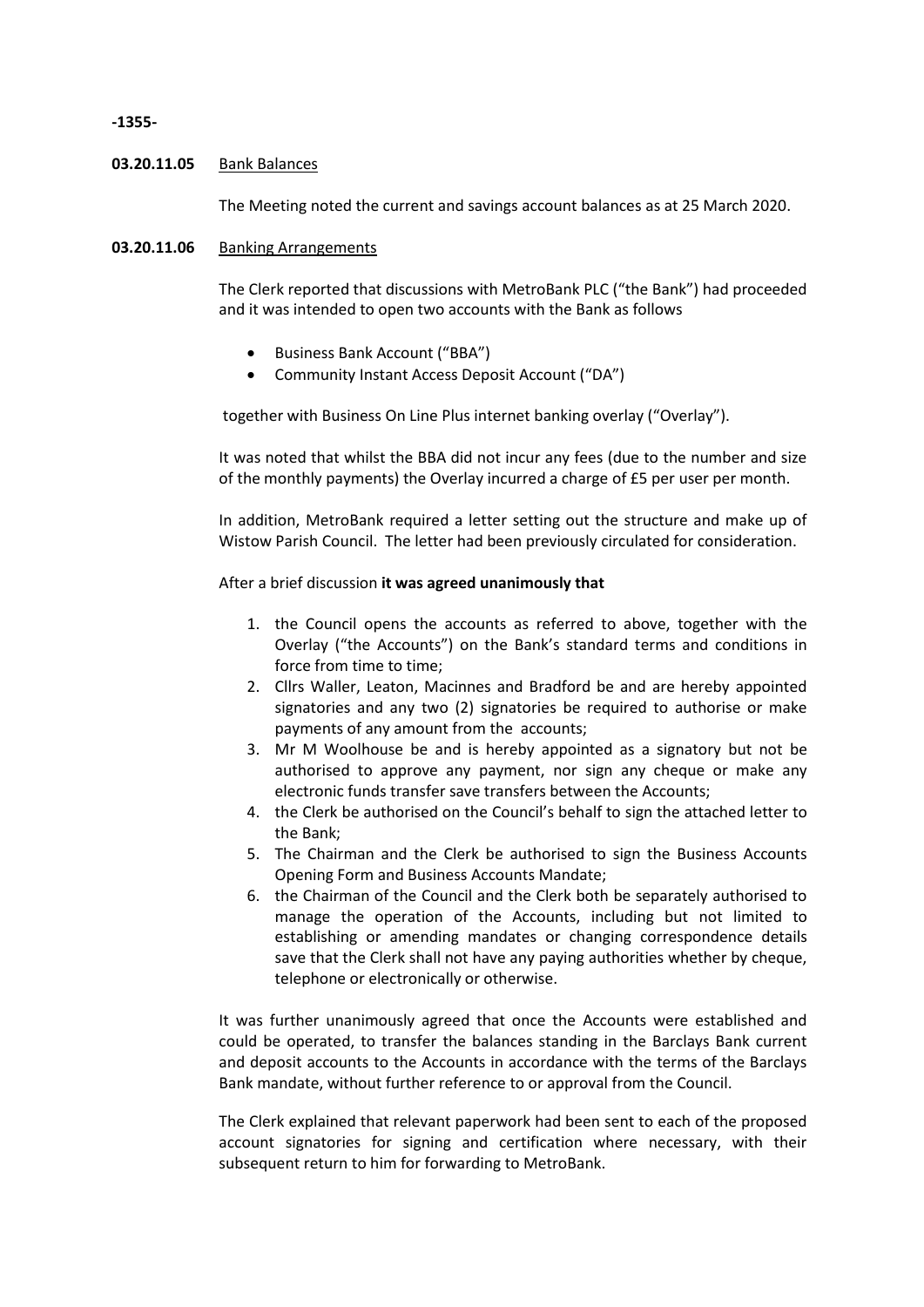# **-1356-**

# **03.20.12 Delegated Powers**

The meeting considered the delegation of powers from the full council to councillors and the Clerk for the duration of the coronavirus pandemic with associated mobility restrictions.

After some discussion **it was unanimously agreed** that

- The Chairman and any one other Councillor be and are hereby authorised on behalf of the Council to incur financial obligations such as but not limited to electricity charges, grass cutting or payment of salaries; and
- The Clerk be and is hereby authorised on behalf of the Council to deal with any non-financial matter such as but not limited to planning notifications or other correspondence from statutory bodies and councils or members of the public, having first obtained the views of at least two Councillors.

# **03.20.13 Traffic, Highways & Road Safety.**

Save as previously noted in correspondence there was nothing to consider.

## **03.20.14 Village Maintenance**

It was noted that there was nothing to report.

## **03.20.15 Policing Matters:**

No incidents in the village of Wistow were reported with all alerts posted to the Wistow's Facebook and Neighbourhood Watch pages.

## **03.20.16 Correspondence and Communications**

- **03.20.16.01** The meeting noted the previously circulated correspondence.
- **03.20.16.02** In response to a question the Clerk confirmed that he had spoken with Rose Homes and subsequently sent a letter regarding the overflowing water from their Mill Road development but had not received a reply.

The Clerk agreed to contact Rose Homes to establish if they would install cabling from their new development on Mill Road to the adjacent bus shelter in Parsonage Street and undertake to pay for the electricity used in lighting the shelter and powering the defibrillator, if any.

#### **03.20.17 Verbal reports from Parish Councillors on matters arising from their portfolio responsibilities.**

**03.20.17.01** The Meeting agreed to postpone discussion of this item for the duration of the coronavirus pandemic with associated mobility restrictions with the exception of the following item.